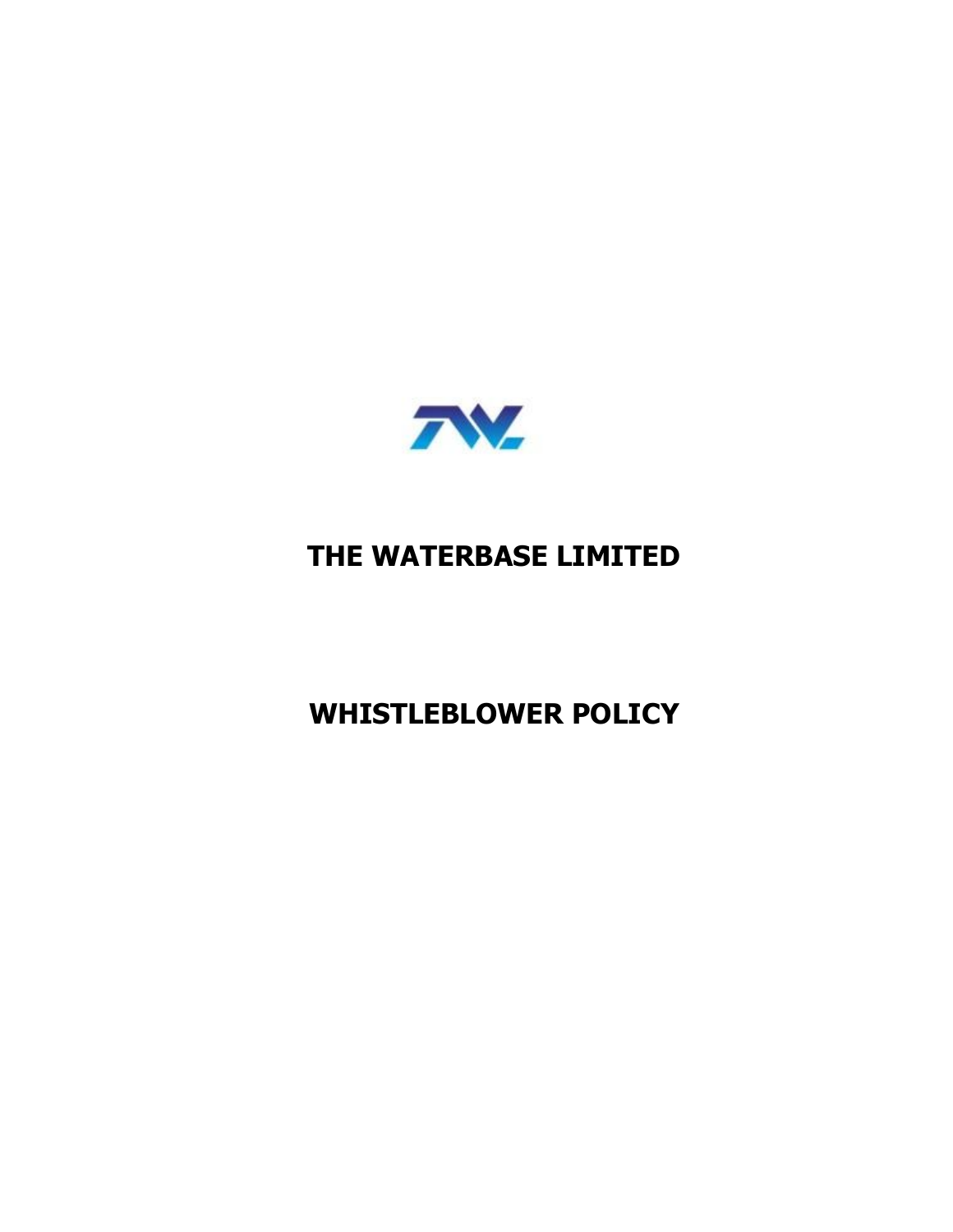

# **WHISTLE BLOWER POLICY The Waterbase Limited**

# **I. Introduction**

- 1. The Company believes in the conduct of its affairs in a fair and transparent manner and endeavours to adopt highest standards of professionalism, honesty, integrity and ethical behavior, so as to develop a culture to raise concerns about any poor or unacceptable practice or misconduct in safe manner by its employees.
- 2. The purpose of this policy is to provide a framework to promote responsible and secure whistle blowing and accord protection to employees, who raise concern about serious irregularities within the Company.

However, the employees shall remain bound by the duty of confidentiality in the course of their employment and should not take up their personal grievances.

# **II. Definitions**

- 1. "Audit Committee" means the Audit Committee constituted by the Board of Directors of the Company pursuant to Section 177 of the Companies Act, 2013 read with the Companies (Meetings of Board and its Powers) Rules, 2014.
- 2. "Employee" means every employee of the Company, whether working in India or abroad.
- 3. **"**Disclosure" means any communication made in good faith that discloses or demonstrates information that may evidence unethical or improper activity.
- 4. "Disciplinary Action" means any action that can be taken on the completion of or during the investigation proceedings including but not limited to a warning, imposition of fine, suspension from official duties or any such action as is deemed to be fit considering the gravity of the matter.
- 5. "Subject" means a person against or in relation to whom a Disclosure either in writing or through email is made or evidence gathered during the course of an investigation.
- 6. "Whistle Blower" is someone who makes a Disclosure.
- 7. Corporate Ombudsman: An Individual appointed by the Audit Committee to monitor and report to it the complaints/ reports submitted under this policy.

# **III. The Policy & Principles**

This Policy is for the Employees and it is envisaged that the Employees can be confident about raising a concern.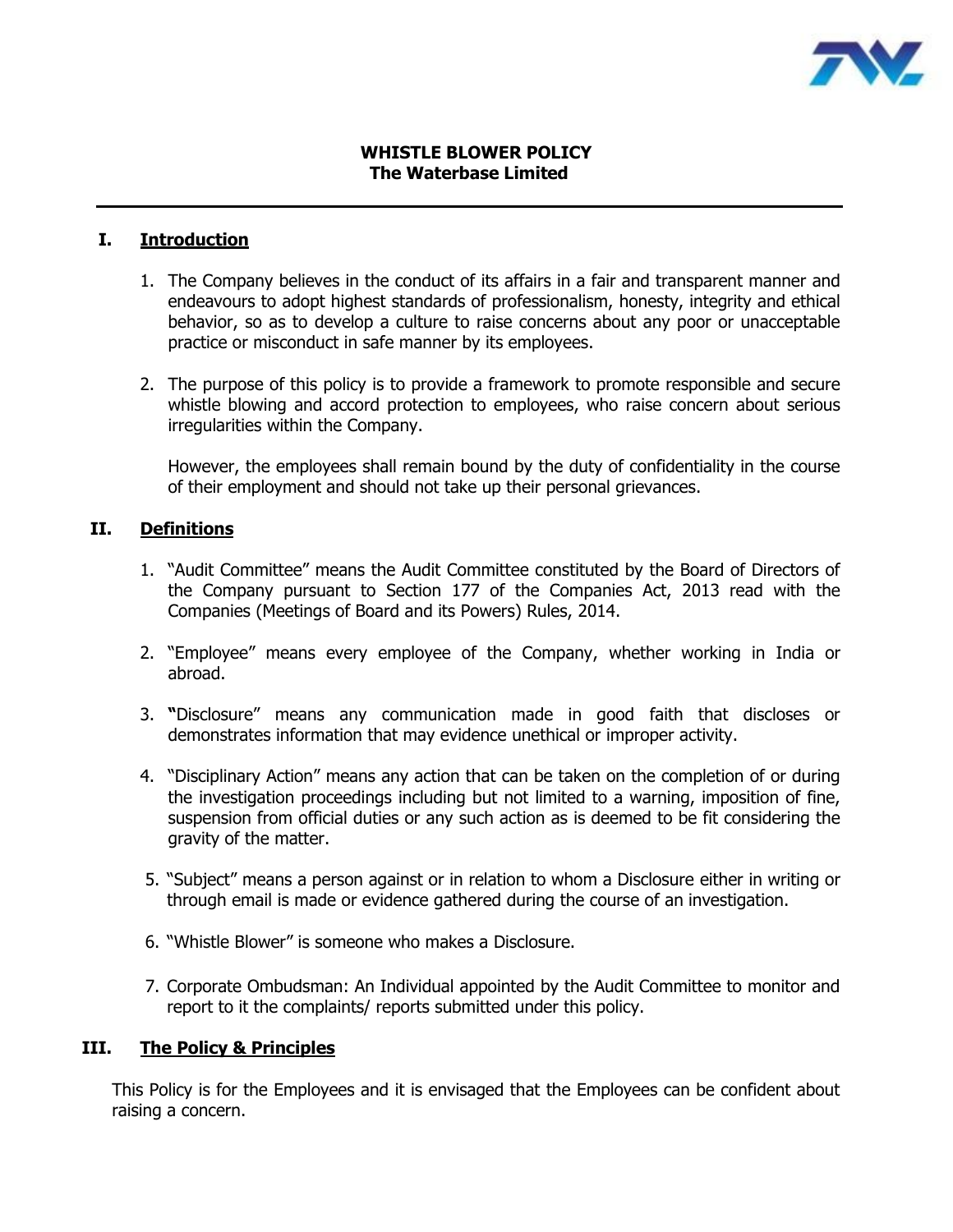

In order to ensure that this Policy is adhered to, and to assure that the concern will be acted upon seriously, the Company will:

- 1. Ensure that the Whistle Blower and/or the person processing the Disclosure is not victimized for doing so;
- 2. Treat victimization as a serious matter including initiating disciplinary action on such person/(s);
- 3. Ensure complete confidentiality.
- 4. Not attempt to conceal evidence of the Disclosure;
- 5. Take disciplinary action, if any one destroys or conceals evidence of the Disclosure made/to be made;
- 6. Provide an opportunity of being heard to the persons involved especially to the Subject;

Further, The Whistle Blower shall report reliable information and they are not required or expected to act as investigators or finders of facts, nor would they determine the appropriate corrective or remedial action that may be warranted in a given case.

# **IV. Scope of Policy**

The Policy covers malpractices and events which have taken place/ suspected to take place involving:

- 1. Abuse of authority, breach of contract or negligence causing substantial and specific danger to public health and safety.
- 2. Manipulation of company data/records or pilferation of confidential/propriety information.
- 3. Financial irregularities, including fraud, or suspected fraud or Criminal offence
- 4. Deliberate violation of law/regulation
- 5. Wastage/misappropriation of company funds/assets, breach of Code of Conduct and Business Ethics.
- 6. Any other unethical, biased, favoured, imprudent event.

However, the mechanism should not be used for redressing personal grievances or to route malicious/unfounded allegations against colleagues.

# **V. Procedure to Report concerns**

Reports/ Complaints of actual or suspected activities specified in Clause IV shall be made in writing so as to assure a clear understanding of the issues. Such reports should be factual rather than speculative and must contain as much specific information as possible to allow for proper assessment of the nature, extent and urgency of preliminary investigative procedures.

Reports/ Complaints can be made through an email sent to the mail ID [whistleblower@waterbaseindia.com.](mailto:whistleblower@waterbaseindia.com) The complainant may use a non-identifiable email address, like Hotmail or Yahoo to leave a message.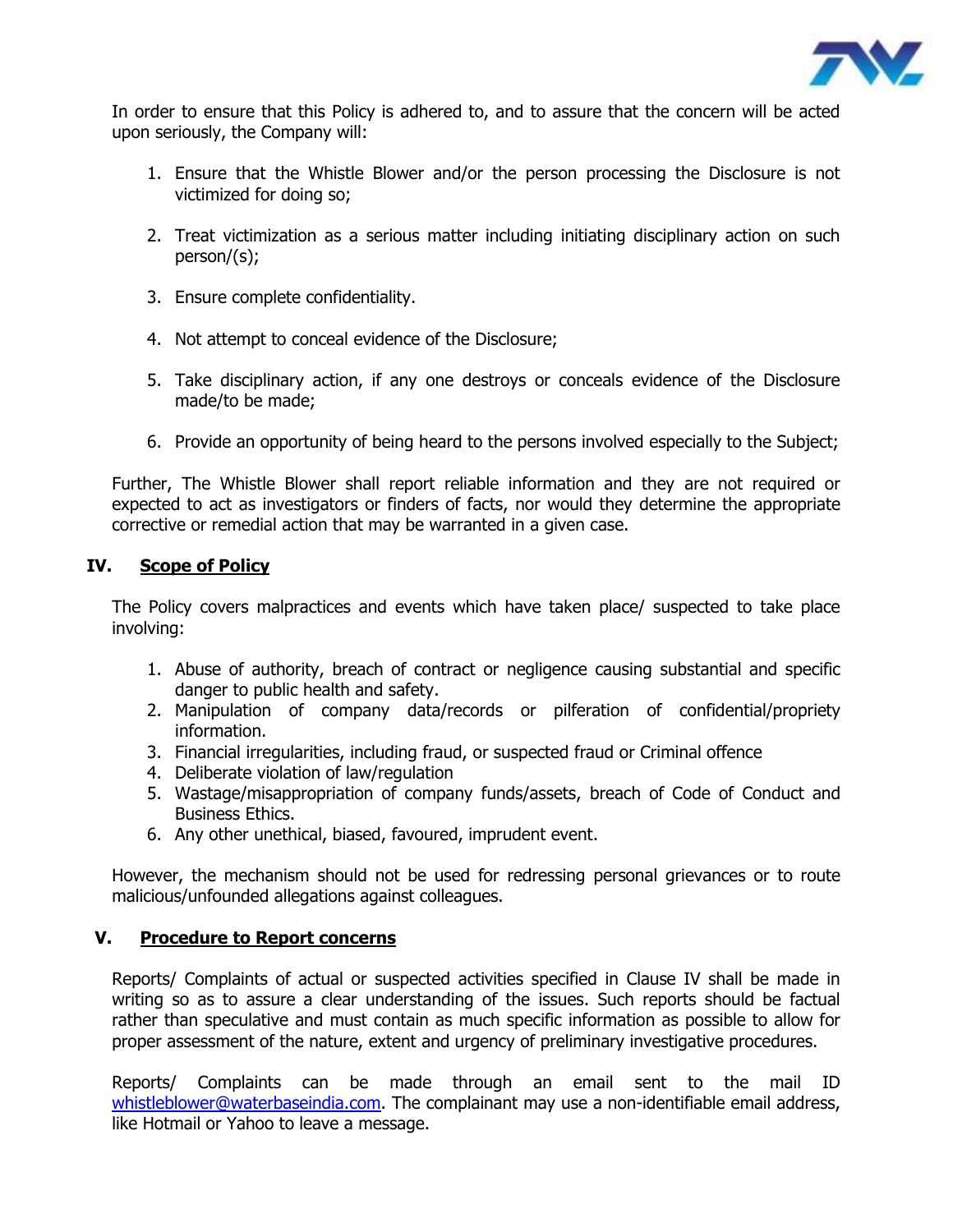

In case the complaint/ report pertains to material violation of laws or fraud that could pose a threat of financial loss to the Company or serious penalties imposed on the officers of the Company or any possible action by regulators that may lead to debarring/ blacklisting of the Company, the complaint/ report can be made to the Chairman of the Audit Committee at the mail ID [cac@waterbaseindia.com](mailto:cac@waterbaseindia.com)

# **VI. Mechanism to review the Complaints**

- 1. All the stakeholders' complaints /reports shall be reviewed by the Corporate Ombudsman appointed by the Audit Committee, except in case of a complaint/ report directly submitted with the Chairman of the Audit Committee. In case of a complaint/concern against Corporate Ombudsman, the same shall also be addressed to the Chairman of the Audit Committee.
- 2. The Corporate Ombudsman shall have the sole access to the Whistleblower drop box and the maid ID [whistleblower@waterbaseindia.com.](mailto:whistleblower@waterbaseindia.com)
- 3. The Corporate Ombudsman shall acknowledge the receipt of complaint/ report within one business day of receipt of the complaint/ report (if not reported anonymously).
- 4. The Corporate Ombudsman shall determine whether the complaint/ report actually pertain to a reportable complaint within 3 business days of receipt of the complaint.
- 5. If the Corporate Ombudsman decides that the complaint/ report is not a reportable one, wherever possible, he/she shall communicate the rationale for the decision to the complainant within 3 business days of such decision. However, the complainant can escalate the matter to the Chairman of the Audit Committee, if the person still believes there is a reason or if the Corporate Ombudsman fails to respond within the timeline prescribed in the clause above. In such cases, if the Chairman of Audit Committee feels appropriate, he shall direct the Corporate Ombudsman to take up the investigation of the case and the Audit Committee shall oversee the progress of investigation and corrective actions.
- 6. If the Corporate Ombudsman determines that the complaint/ report is a reportable one, he shall investigate the alleged violation (If required, he shall set up an Investigation Committee with due communication and approval of the Chairman of the Audit Committee)
- 7. The Investigation Committee shall file a report to the Corporate Ombudsman within 10 business days of reference by Corporate Ombudsman along with the recommendations for corrective action. The Corporate Ombudsman shall decide on the corrective action to be taken in case of all complaint/ report taken up for investigation within 15 business days of determining whether the complaint/ report is reportable.
- 8. In case of complaints/ reports directly made to Chairman of Audit Committee, he may set up an Investigating Committee which shall be subject to the same timelines as above and shall report to the Audit Committee.
- 9. If Audit Committee's intervention is needed in implementing any corrective action, the Corporate Ombudsman shall communicate his findings and recommendations to the Chairman of Audit Committee who shall oversee the implementation of corrective actions and shall place the action taken report before the Audit Committee.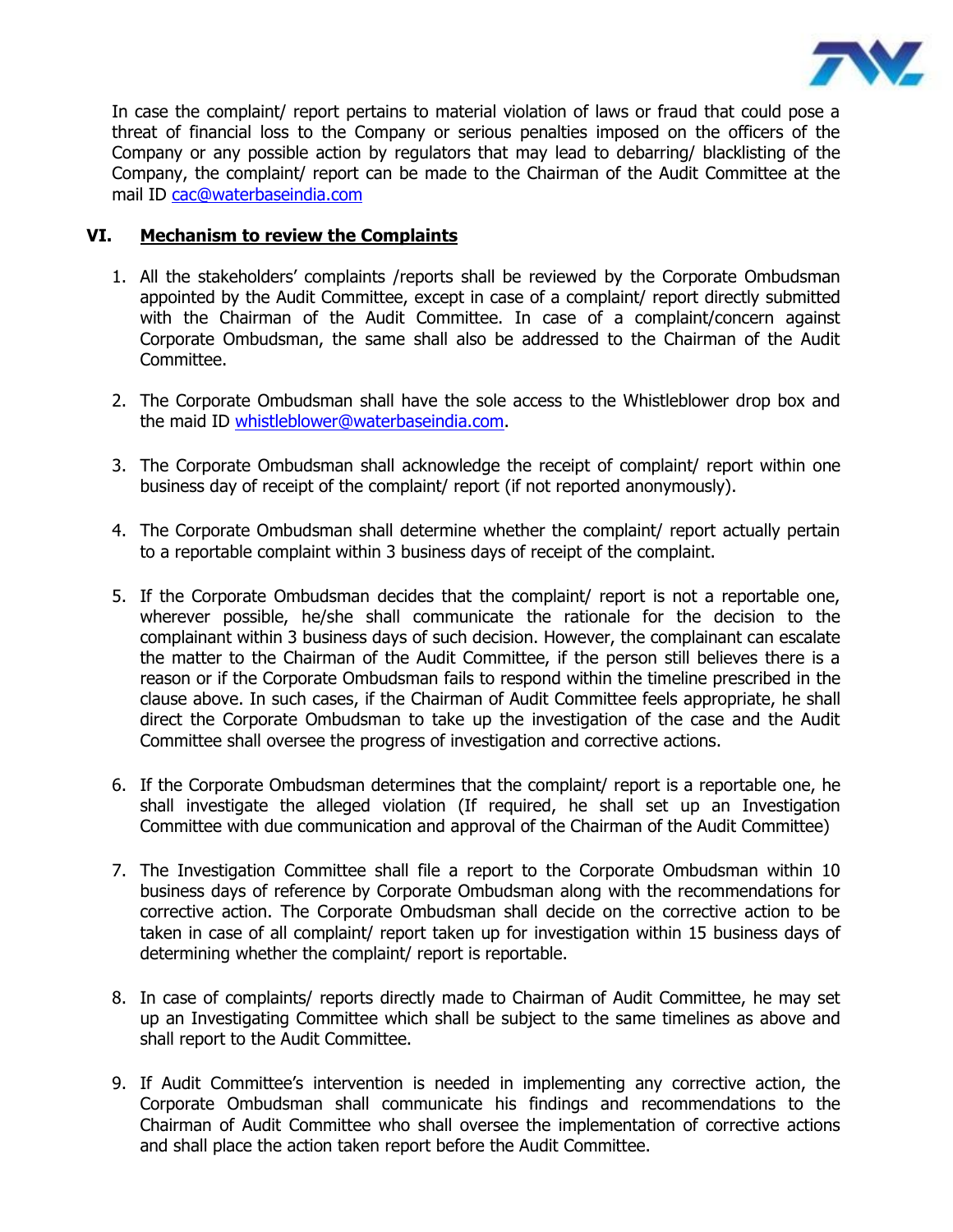

10. All corrective actions shall be taken by the Corporate Ombudsman and overseen by the Audit Committee as described in 'Remedies & Discipline' section.

# **VII. Remedies & Discipline**

If it is determined that a reportable violation has occurred, the Corporate Ombudsman/ Audit Committee shall recommend to the HR Head the following action to correct it:

- 1. Any person found guilty of the violation will be subject to disciplinary action up to and including termination of employment.
- 2. Appropriate procedures, policies and controls will be established in all departments to ensure early detection of similar violation.
- 3. During the investigation period or at any time thereafter, if any employee is found to be (a) retaliating against the complainant, (b) coaching witnesses or (c) tampering with evidence, then it would lead to severe disciplinary action including termination of employment. Such instances may also be reported to Corporate Ombudsman/ Audit Committee by a Whistleblower and the Corporate Ombudsman/ Audit Committee shall give protection to the aggrieved stakeholder in case retaliation is complained.
- 4. The Company will take steps to minimize difficulties, which the Whistle Blower may experience as a result of making the Disclosure. Thus, if the Whistle Blower is required to give evidence in criminal or disciplinary proceedings, the Company will arrange for the Whistle Blower to receive advice about the procedure, etc. The Corporate Ombudsman/ Audit Committee shall not, unless compelled by judicial or other legal process, reveal the identity of any person who makes a Disclosure or reports a Retaliatory Act and who asks that his or her identity as the person who made such Disclosure remain confidential and shall not make any effort, or tolerate any effort made by any other person or group, to ascertain the identity of any person who makes a Disclosure anonymously.

# **VIII. Disqualifications**

- 1. While it will be ensured that genuine Whistle Blowers are accorded complete protection from any kind of unfair treatment as herein set out, any abuse of this protection will warrant disciplinary action.
- 2. The Whistle Blowers should not act on their own in conducting any investigative activities, nor do they have a right to participate in any investigative activities other than as requested by the Audit Committee or any of his delegate.
- 3. Protection under this Policy would not mean protection from disciplinary action arising out of false or bogus allegations made by a Whistle Blower knowing it to be false or bogus or with a *mala fide* intention.
- 4. Whistle Blowers, who make any Disclosure, which have been subsequently found to be *mala* fide, frivolous or *malicious* shall be liable for disciplinary action.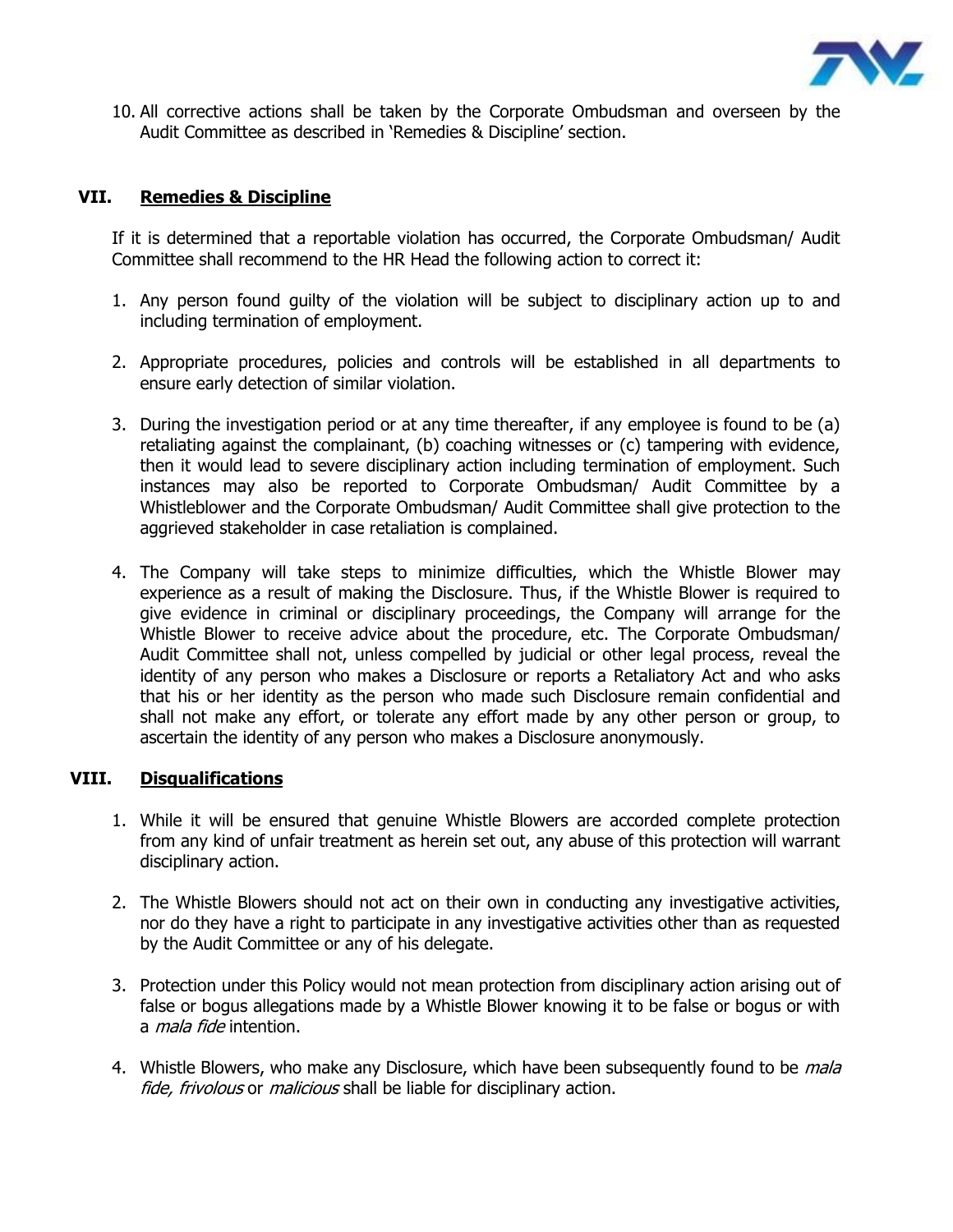

# **IX. Protection Of Whistleblowers**

The Company, as a policy, condemns any kind of discrimination, harassment, victimization or any other unfair employment practice being adopted against Whistle Blower or any other person assisting in an investigation. Complete protection will, therefore, be given to Whistle Blower against any unfair practice like retaliation, threat or intimidation of termination/suspension of service, disciplinary action, transfer, demotion, refusal of promotion, discrimination, any type of harassment, biased behavior or the like including any direct or indirect use of authority to obstruct the Whistle Blower's right to continue to perform his duties/functions including making further Disclosure.

The identity of the Whistle Blower shall be kept confidential at all times.

# **X. Secrecy/Confidentiality**

The Whistle Blower, the Subject, or any delegate of the Corporate Ombudsman/ Audit Committee and everyone involved in the process shall:

- 1. maintain complete confidentiality/ secrecy of the matter
- 2. not discuss the matter in any informal/social gatherings/ meetings
- 3. discuss only to the extent or with the persons required for the purpose of completing the process and investigations
- 4. not keep the papers unattended anywhere at any time
- 5. keep the electronic mails/files under password

If any one is found not complying with the above, he/ she shall be held liable for such disciplinary action as is considered fit.

#### **XI. Reporting**

- 1. The Corporate Ombudsman shall submit a report to the Audit Committee, every Quarter, containing the summary of all Complaints received from Whistleblowers, Complaints/ reports that have been taken up for investigation, corrective actions recommended, status of implementation of corrective action and reason for delay, if any.
- 2. All documentation pertaining to the complaint including but not restricted to the investigation report, corrective action taken and evidence will be maintained by the Corporate Ombudsman for a period of 8 years.
- 3. When possible and when determined appropriate by the Corporate Ombudsman, notice of any corrective action taken will be given to the person who submitted the concern or complaint.

An annual report with number of complaints received under the Policy and their outcome shall be placed before the Board.